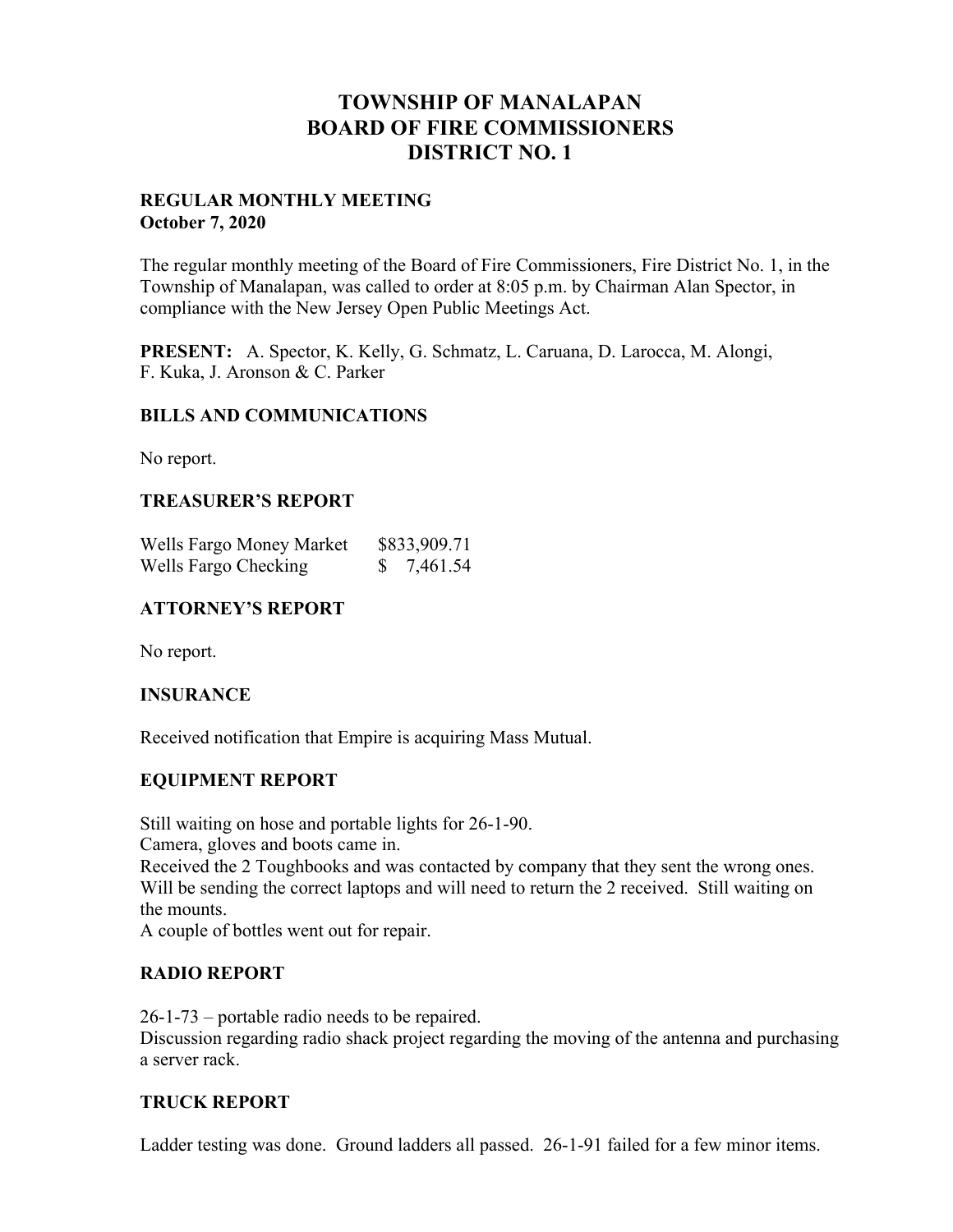## **CHIEF'S REPORT**

ISO inspection will take place on October  $13<sup>th</sup>$ . Discussion held regarding purchasing a portable generator for 26-1-90, an extender is need from Verizon for the Satellite. TIC camera on 26-1-90 was purchased in 2011 and needs to be replaced.

## **MEMBERSHIP REPORT**

No report.

### **ASSOCIATION REPORT**

Learned that the grant was applied for was all divvied up but that we can resubmit for an additional \$500 fee. Fire company ids expire – need \$400 to have new ones done. Need to order 100 fire company patches for \$300.

#### **TRUSTEES' REPORT**

No report.

#### **OLD BUSINESS**

See attached.

### **NEW BUSINESS**

Commissioner LaRocca made a motion to pay all vouchers; this was seconded by Commissioner Schmatz. All voted aye.

Commissioner LaRocca made a motion for \$1,200 to purchase a Honda 2200 generator for 26-1-90; this was seconded by Commissioner Kelly. All voted aye.

Commissioner LaRocca made a motion for \$250 to purchase a range extender for the internet at the Satellite; this was seconded by Commissioner Kelly. All voted aye.

Commissioner LaRocca made a motion for \$500 to resubmit for the grant; this was seconded by Commissioner Kelly. All voted aye.

Commissioner LaRocca made a motion for \$400 for the fire company id's to be redone; this was seconded by Commissioner Kelly. All voted aye.

Commissioner LaRocca made a motion for \$300 to purchase 100 fire company patches; this was seconded by Commissioner Kelly. All voted aye.

Commissioner LaRocca made a motion for \$2,400 to purchase a TIC camera for 26-1-80; this was seconded by Commissioner Kelly. All voted aye.

Commissioner LaRocca made a motion for \$3,500 to install a server rack in the radio shack; this was seconded by Commissioner Caruana. All voted aye.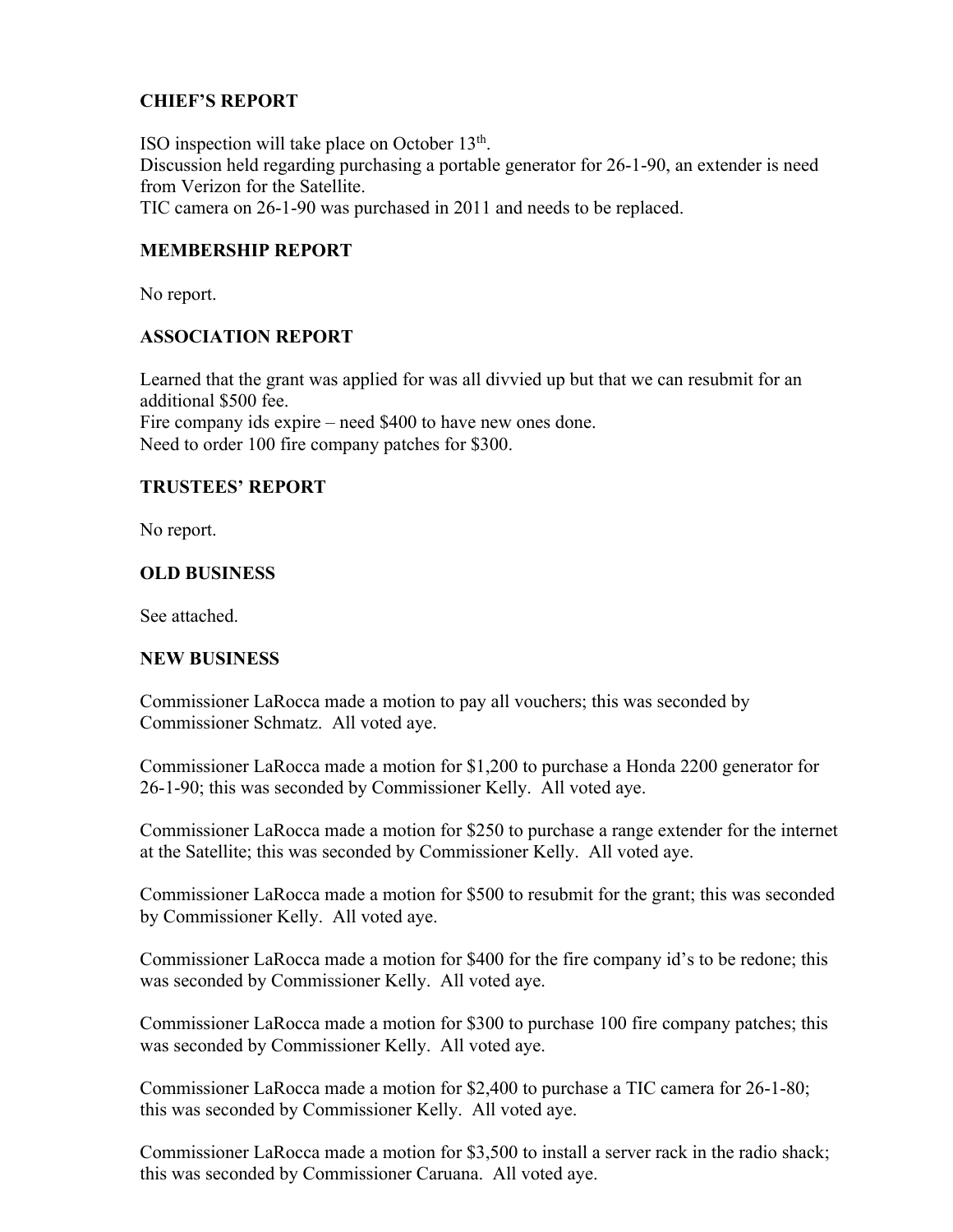Commissioner LaRocca made a motion for \$1,900 to move the antenna in the Main House; this was seconded by Commissioner Kelly. All voted aye.

Discussion held regarding rebills.

Meeting opened to the public at 8:47 p.m.

A motion was made by Commissioner Spector to adjourn; it was seconded by Commissioner Kelly and all voted aye.

Meeting adjourned at 8:48 p.m.

 Respectfully submitted, Kenneth Kelly, Clerk